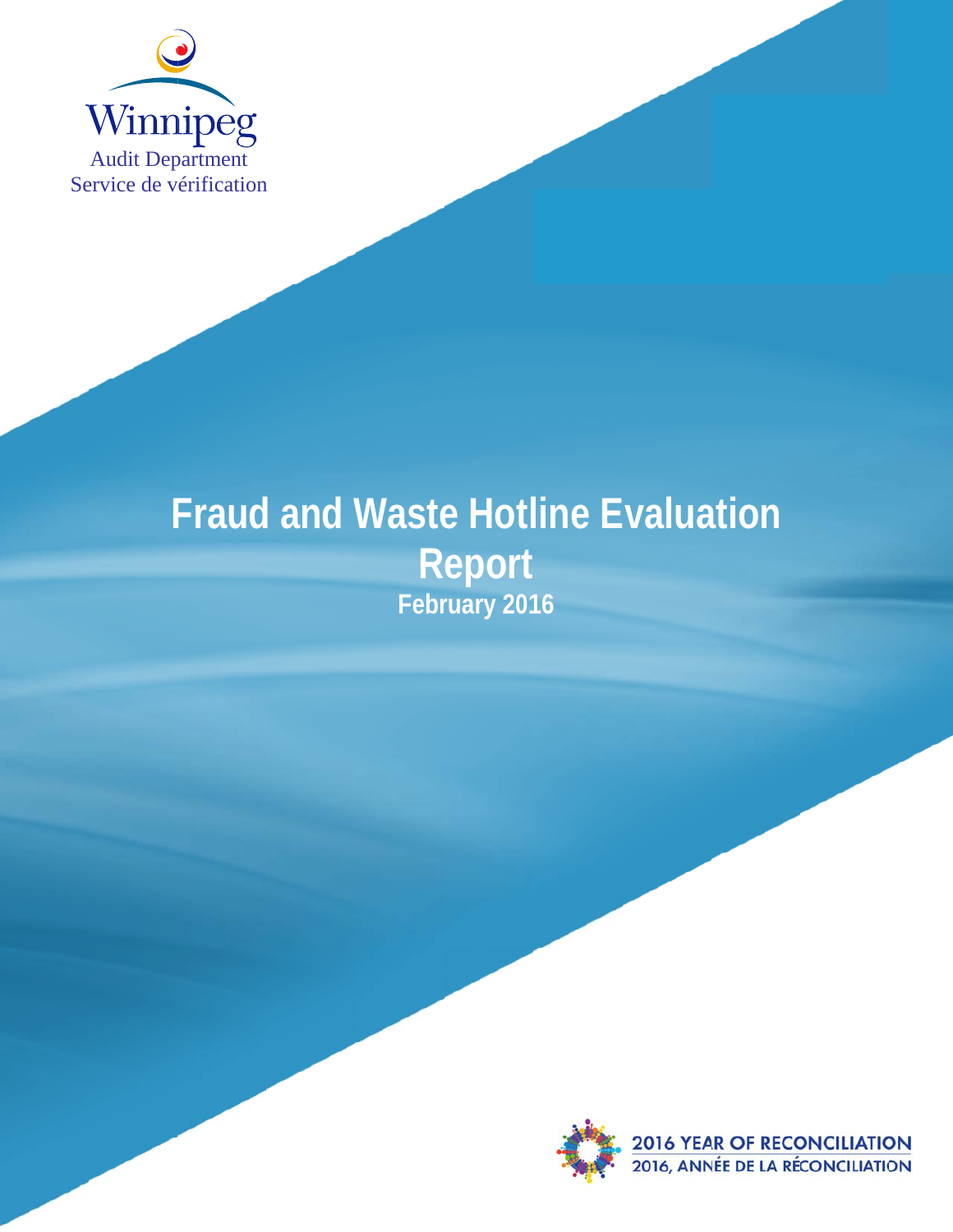| <b>MANDATE OF</b><br><b>THE CITY</b><br><b>AUDITOR</b> | The City Auditor is a statutory officer appointed by City Council<br>under The City of Winnipeg Charter. The City Auditor is<br>independent of the Public Service and reports directly to<br>Executive Policy Committee, which serves as the City's Audit<br>Committee.<br>The City Auditor conducts examinations of the operations of the<br>City and its affiliated bodies to assist Council in its governance<br>role of ensuring the Public Service's accountability for the<br>quality of stewardship over public funds and for the<br>achievement of value for money in City operations.<br>Once an audit report has been communicated to Council, it<br>$\bullet$<br>becomes a public document. |
|--------------------------------------------------------|--------------------------------------------------------------------------------------------------------------------------------------------------------------------------------------------------------------------------------------------------------------------------------------------------------------------------------------------------------------------------------------------------------------------------------------------------------------------------------------------------------------------------------------------------------------------------------------------------------------------------------------------------------------------------------------------------------|
|                                                        |                                                                                                                                                                                                                                                                                                                                                                                                                                                                                                                                                                                                                                                                                                        |
| <b>BACKGROUND</b>                                      | The Fraud and Waste Hotline commenced operations on April<br>$\bullet$<br>30, 2012 and in July 2013 the Hotline was expanded to provide<br>accessibility to citizens of the City of Winnipeg.<br>A review of the performance of the Fraud and Waste Hotline<br>$\bullet$<br>was endorsed by the Audit Committee in the City Auditor's<br>Audit Plan 2015-2018.                                                                                                                                                                                                                                                                                                                                         |
|                                                        |                                                                                                                                                                                                                                                                                                                                                                                                                                                                                                                                                                                                                                                                                                        |
| <b>OBJECTIVES</b>                                      | The objectives of our evaluation were:<br>o To determine if the availability of the Hotline is properly<br>communicated to enable it to serve as a preventative<br>mechanism?<br>To assess if the Hotline has been effective at identifying<br>$\circ$<br>potential unethical behaviour and protecting City<br>property, resources and information?<br>To evaluate if there are opportunities to improve the<br>O<br>cost efficiency of the Hotline's operations?                                                                                                                                                                                                                                      |
|                                                        |                                                                                                                                                                                                                                                                                                                                                                                                                                                                                                                                                                                                                                                                                                        |
| <b>SCOPE</b>                                           | The scope of our evaluation included all performance<br>information related to the operations of the Hotline since<br>inception in 2012.<br>We also compared the Hotline operation to other Canadian<br>jurisdictions.                                                                                                                                                                                                                                                                                                                                                                                                                                                                                 |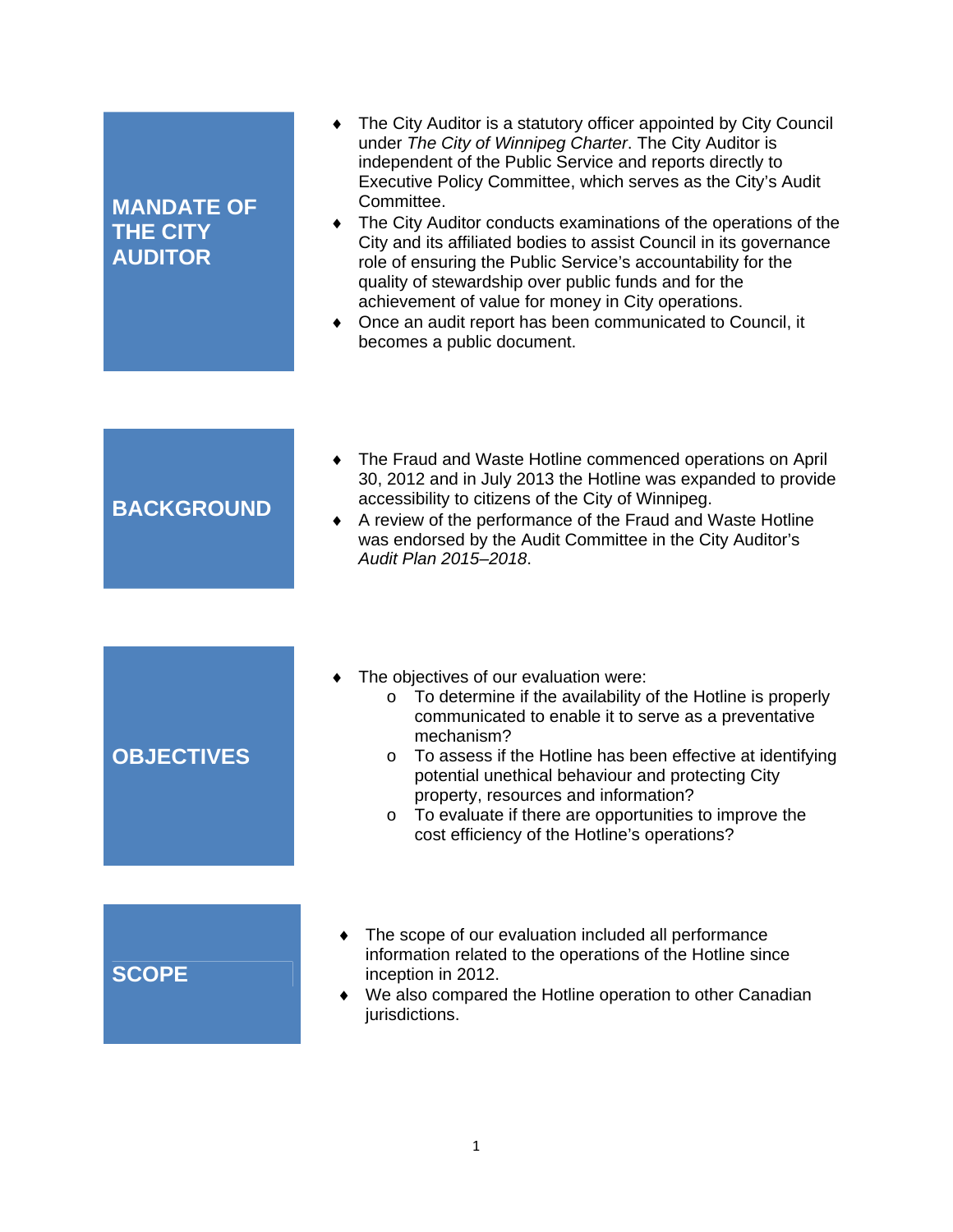## **APPROACH AND CRITERIA**

- The following activities were conducted by audit staff to complete this evaluation:
	- o Researched and reviewed the leading practices used by organizations for reporting fraud and waste;
	- o Researched and reviewed information from other Canadian municipalities that had implemented an anonymous employee hotline for reporting fraud or waste;
	- o Researched and reviewed reports on the operations of anonymous fraud and waste hotlines in North America;
	- o Reviewed the existing City of Winnipeg *Fraud, Theft, Misappropriation or Related Irregularities Administrative Directive* and related procedures;
	- o Discussed with the City of Winnipeg Campus Applications Support Unit the costs associated with developing a web application in house to support the operations of the Fraud and Waste Hotline; and
	- o Conducted general research on fraud hotlines.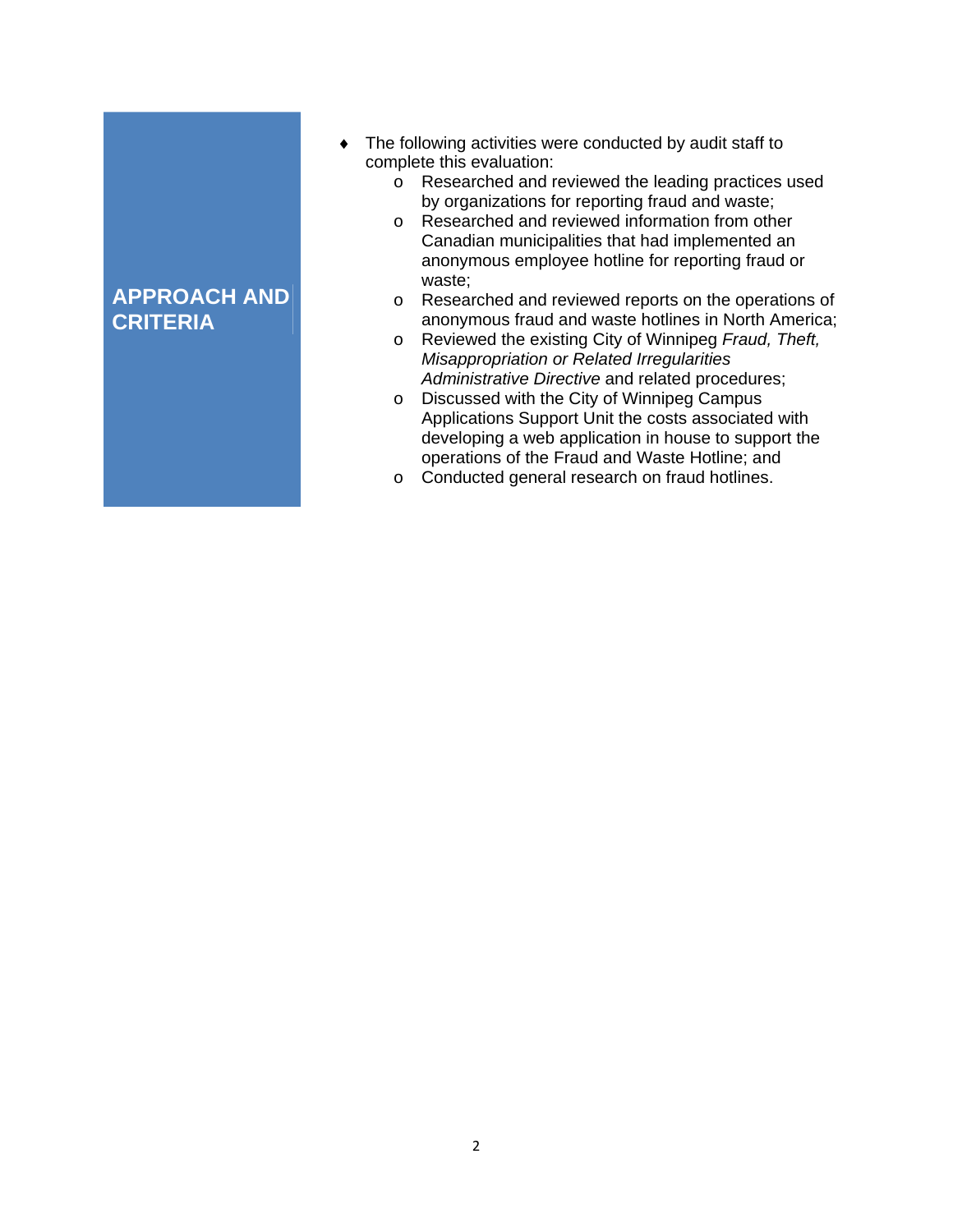## **CONCLUSIONS**

*Is the availability of the Hotline properly communicated to enable it to serve as a preventative mechanism?* 

- *Has the Hotline been effective at identifying potential unethical behaviour and protecting City property, resources and information?*
- *Are there opportunities to improve the cost efficiency of the Hotline operations?*
- The communication methods used to promote awareness of the Hotline are similar to other Canadian jurisdictions. Recognizing the opportunity for continuous improvement, the Audit Department will investigate new processes to communicate the availability of the Hotline. These will include identifying opportunities to include Hotline information in any mail sent out to citizens and to evaluate opportunities to provide information packages to the various unions which represent city employees.
- The Audit Department will continue to issue city-wide emails on an annual basis to remind staff of the availability of the Hotline.
- The Hotline has received substantiated reports that did identify unethical behaviour. This illustrates the Hotline is contributing to the protection of City property, resources and information.
- The anonymity of the Hotline further contributes to the City's control environment by acting as a preventative measure by also deterring unethical behaviour. The exact benefit derived from this aspect of the Hotline cannot be easily quantified.
- The Fraud and Waste Hotline received 42 reports in 2015, a significant increase over the previous two years. The report intake and database management aspect of the Hotline could be provided at a lower cost by using City resources; however, the inability to access a live operator 24/7, the lack of a bilingual service option and a perceived impact on independence and anonymity could all negatively impact the report volumes received by the Hotline. Altering the service delivery mechanism is not viewed as a prudent business decision at this point in the lifecycle of the Hotline.
- The Audit Department will continue to contract with an external service provider for the report intake and database management system. The current contract expires in 2017 and the department would issue a new Request for Proposal for a five-year contract, renewable in one year increments.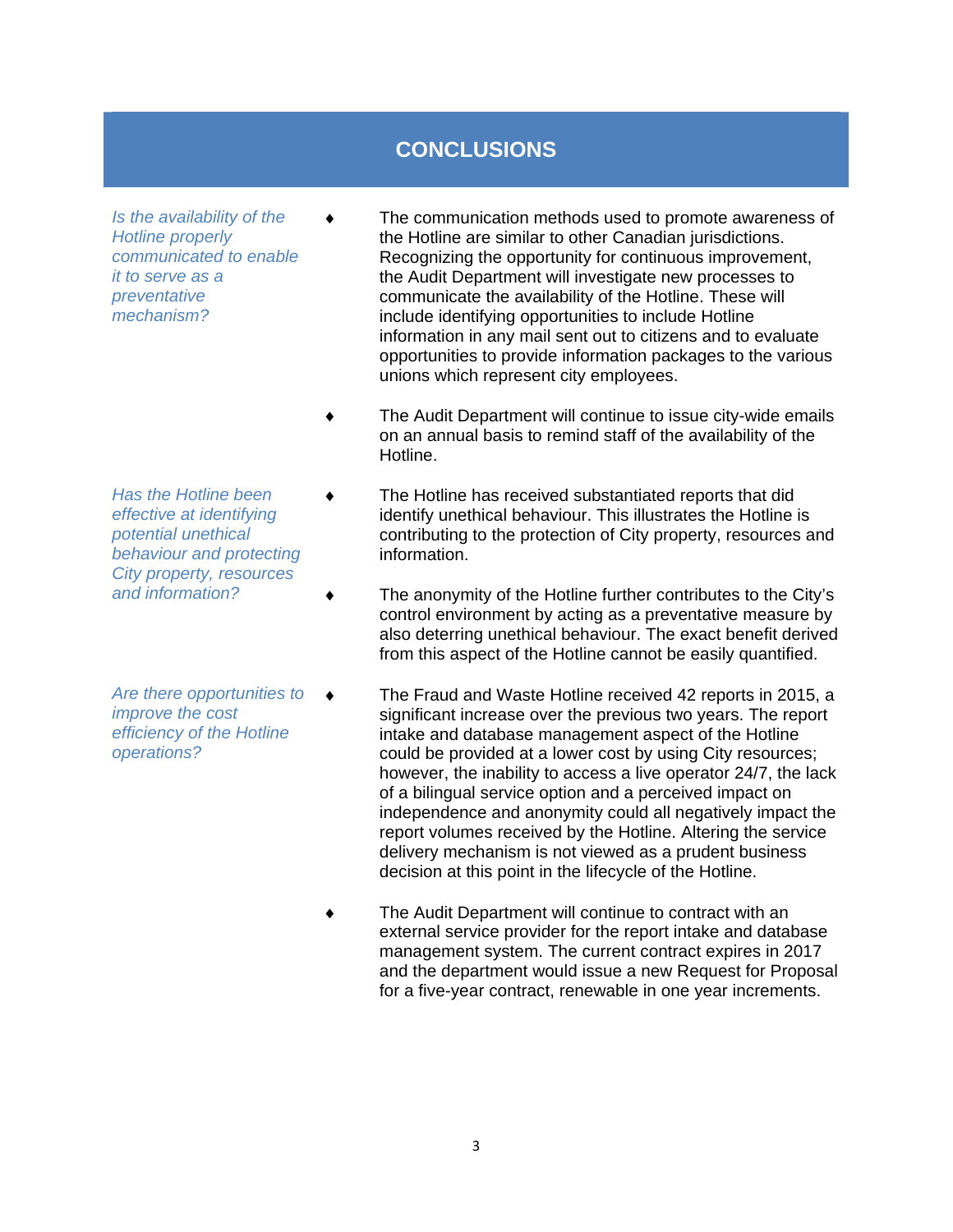## **Fraud and Waste Hotline Background**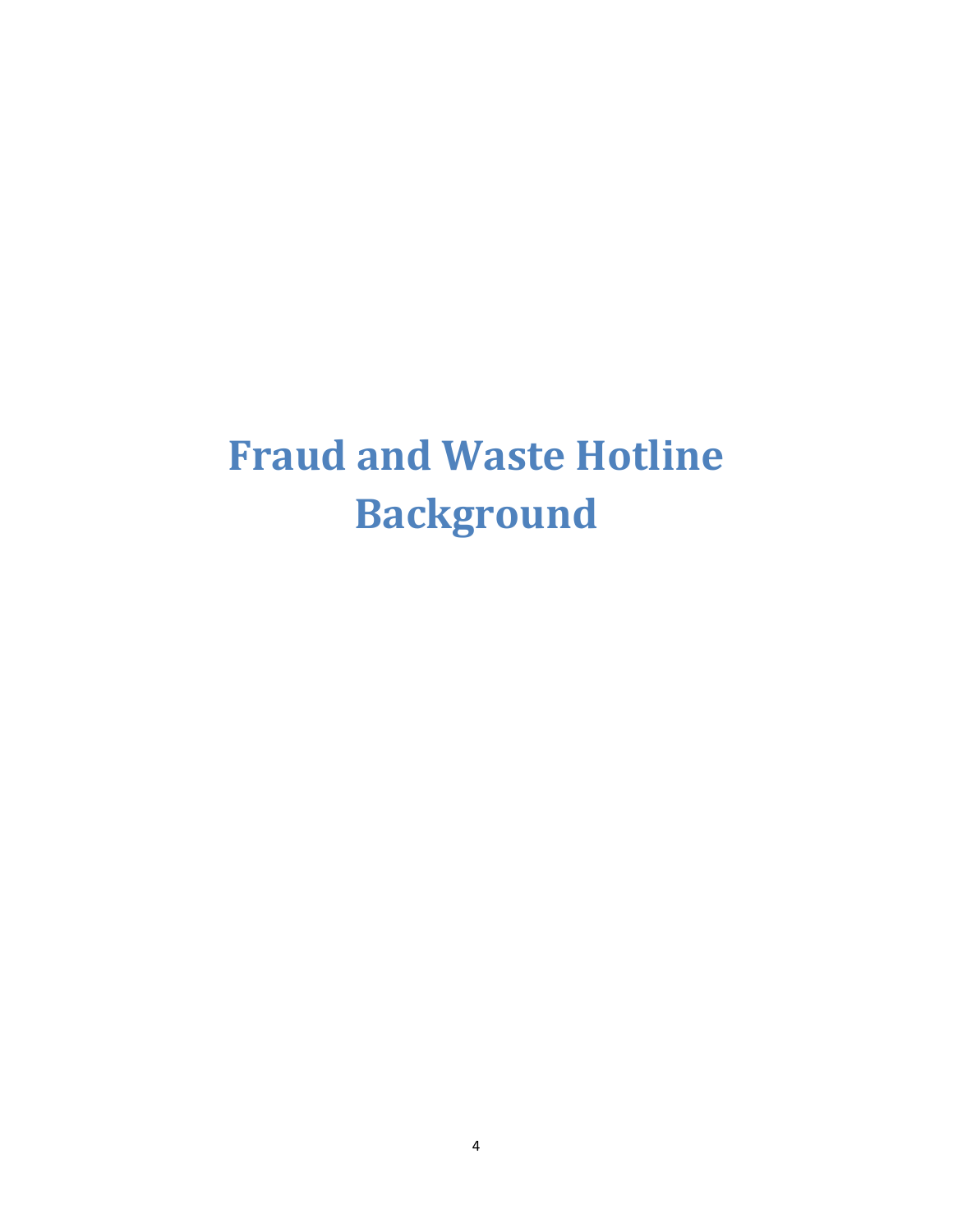### **1.1 Background**

- In July 2006, the City of Winnipeg *HR-008: Fraud, Theft, Misappropriation or Related Irregularities* Administrative Standard was approved by the Chief Administrative Officer. The City Auditor also agreed to conduct investigations referred by the Public Service to the Audit Department under this Administrative Standard. Instances in which an employee was aware of fraud or a violation of the City's *Employee Code of Conduct* were to be reported to the employee's manager or supervisor. A formalized process for employees to report instances of fraud or waste anonymously did not exist.
- A research study on fraud and waste hotlines was identified in the City Auditor's Audit Plan for 2009 to 2010, and was presented to Audit Committee in May 2011. On May 25, 2011, Council approved the implementation of a Fraud Hotline (the "Hotline") to be managed by the Audit Department. In conjunction with launching the Fraud Hotline, the City's *Fraud, Theft, Misappropriation or Related Irregularities* Administrative Standard was updated and incorporated three new sections: (1) Confidentiality of Information, (2) Whistleblower Protection and (3) Bad Faith Allegations.

### **1.2 Fraud and Waste Hotline Operation**

- The Fraud Hotline commenced operations on April 30, 2012. In July 2013 the Hotline was expanded to provide accessibility to Winnipeg citizens, and was renamed the Fraud and Waste Hotline. The Fraud and Waste Hotline is a confidential and anonymous service that allows citizens and staff to report incidents of wrongdoing, as well as other issues and concerns, 24 hours a day, 7 days a week. The call intake and report database management system aspect of the Hotline is operated independently by a third party and is accessible by phone or internet. Each report submitted is given a tracking number and a password, so the reporter can follow the progress of the case and see what action has been taken.
- Audit Department staff receives notification of the new report and then initiates a preliminary investigation based on the information provided to determine if the allegations have merit or to obtain additional information to make the matter actionable. The tracking number feature enables Audit Department staff to pose additional questions to the person submitting the report, thereby enabling the reporter to provide additional information if he or she so chooses.

#### **1.3 Enhancements to Whistleblower Protection**

- Whistleblower protection is addressed in the City of Winnipeg's Administrative Standard No. HR-008 - *City of Winnipeg Fraud, Theft, Misappropriation or Related Irregularities*. The standard states that the City will protect and support employees who report in good faith any suspected acts of fraud, theft, misappropriation or other related irregularities. A process is in place to address any instances where retaliation has been taken against an employee.
- At the February 25, 2015 Council meeting, Council passed the following motion to further enhance the protection of City of Winnipeg employees as well as members of the public appointed to Boards and Commissions by the City who report instances of fraud and waste:
	- That the Province of Manitoba be requested to amend *The City of Winnipeg Charter* or *The Public Interest Disclosure (Whistle-blower Protection) Act*, to include statutory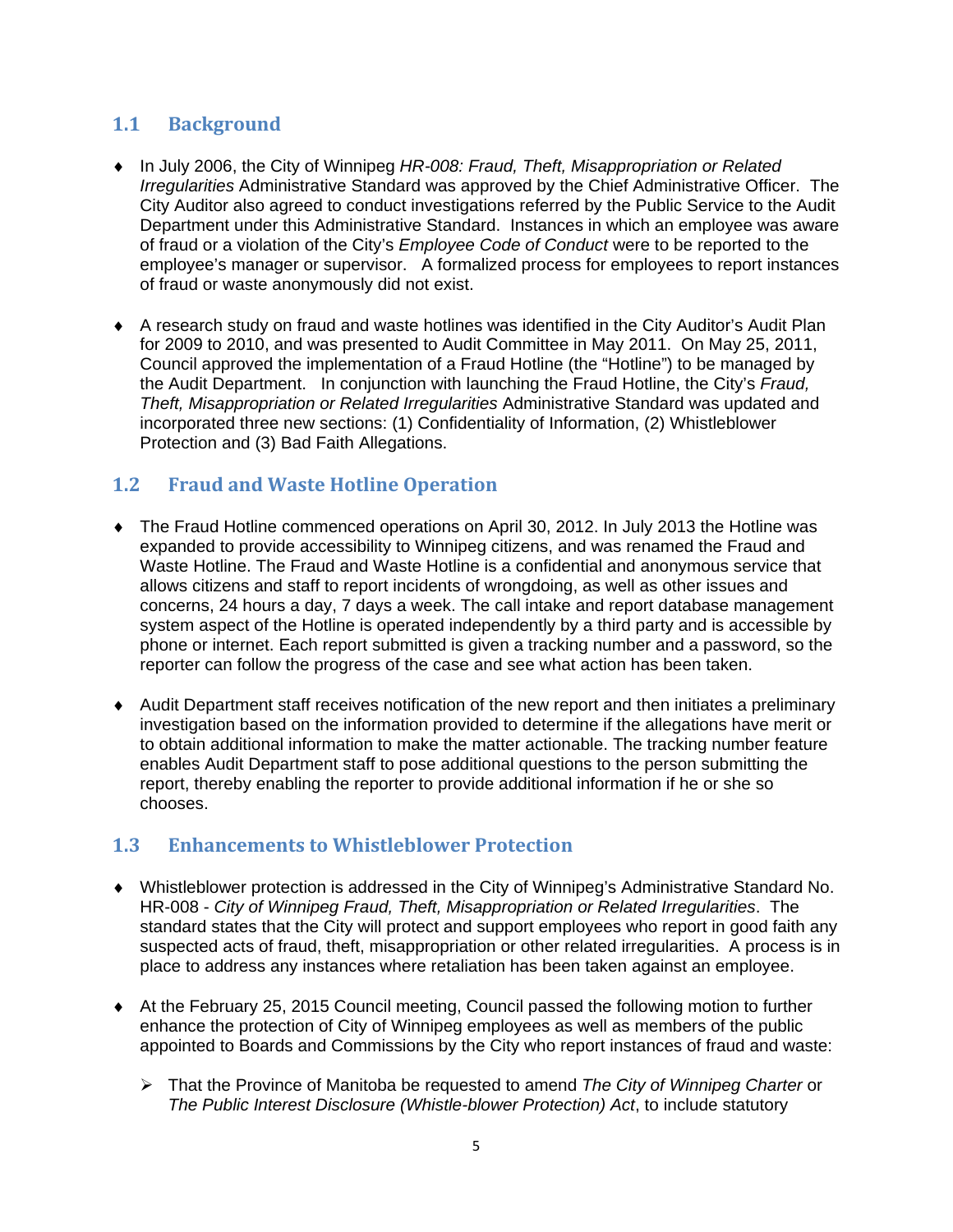whistleblower protection for civic employees and members of the public appointed to Boards and Commissions by the City, consistent with the protections given to employees under The Province of Manitoba's *Public Interest Disclosure (Whistle-blower Protection) Act*.

- New provisions of *The Public Interest Disclosure (Whistle-blower Protection) Act* came into effect on January 1, 2016. The changes require all people involved in the investigation or management of a disclosure to protect the identity of whistleblowers, and prohibit the disclosure of the whistleblower's identity in a civil court proceeding or a proceeding of an administrative tribunal.
- Hotlines by themselves will not succeed in an environment where employees are fearful of retaliation; therefore, a well-articulated and properly communicated whistleblower policy that guarantees protection to employees needs to be in place.<sup>1</sup> The enhancements made to whistleblower protection, and the continued support of the Hotline by City Council and senior management, are important building blocks for an effective Fraud and Waste Hotline.

## **1.4 Objectives of a Hotline**

- Hotlines form part of a comprehensive ethics framework by providing a proactive fraud prevention and detection control process. Typically, hotlines are established as an additional mechanism to report fraud, theft, misappropriations and other related irregularities without the fear of reprisal. While most organizations will have processes in place to report internally to an individual's supervisor or human resource representative, the availability of a hotline ensures reporters also have access to an anonymous process to submit reports.
- ◆ The key objectives of a hotline process include:
	- $\circ$  To serve as a deterrent and preventative tool to mitigate the risks related to fraud and waste within the organization.
	- o To identify potential unethical behaviour, fraud or waste through anonymous reports.
	- o To support the protection of property, resources and information.

### **1.5 Evaluation Objectives**

- The purpose of this report is to determine whether the Fraud and Waste Hotline is achieving the main objectives set out for it, and whether cost efficiencies can be achieved through changes to the report submission process.
- To evaluate whether the Fraud and Waste Hotline is achieving its objectives, we looked at the following questions:
	- o Is the availability of the Hotline properly communicated to enable it to serve as a preventative mechanism?
	- o Has the Hotline been effective at identifying potential unethical behaviour and protecting City property, resources and information?
	- o Are there opportunities to improve the cost efficiency of the Hotline operations?

<sup>&</sup>lt;sup>1</sup> Fraud Hotlines Can They Succeed on their Own? Research Project for Emerging Issues/Advanced Topic Course; Diploma in Investigative and Forensic Accounting Program; University of Toronto, Prepared by Ruvani Shaubel For Prof. Leonard Brooks; May 31, 2013.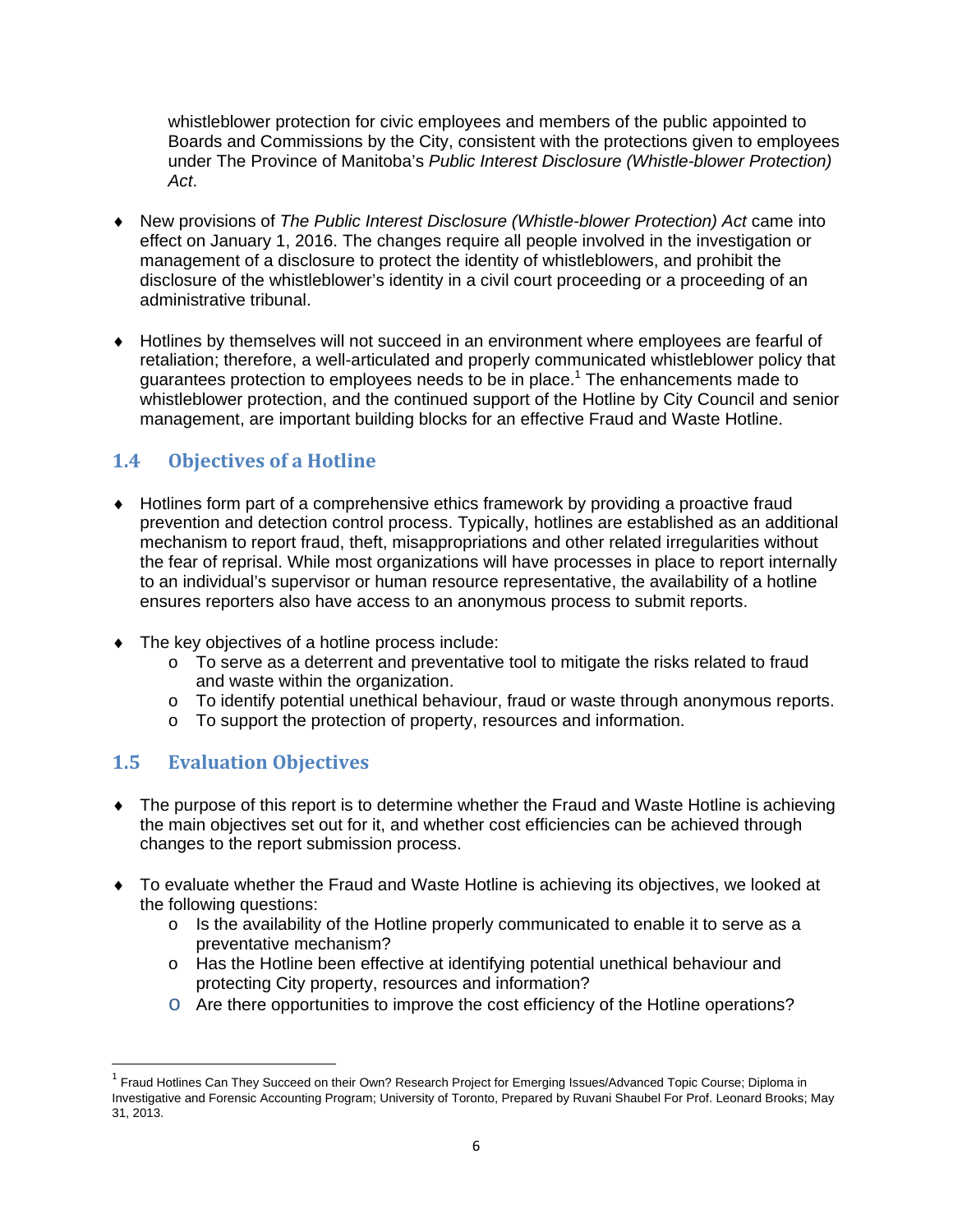## **Statistical Overview**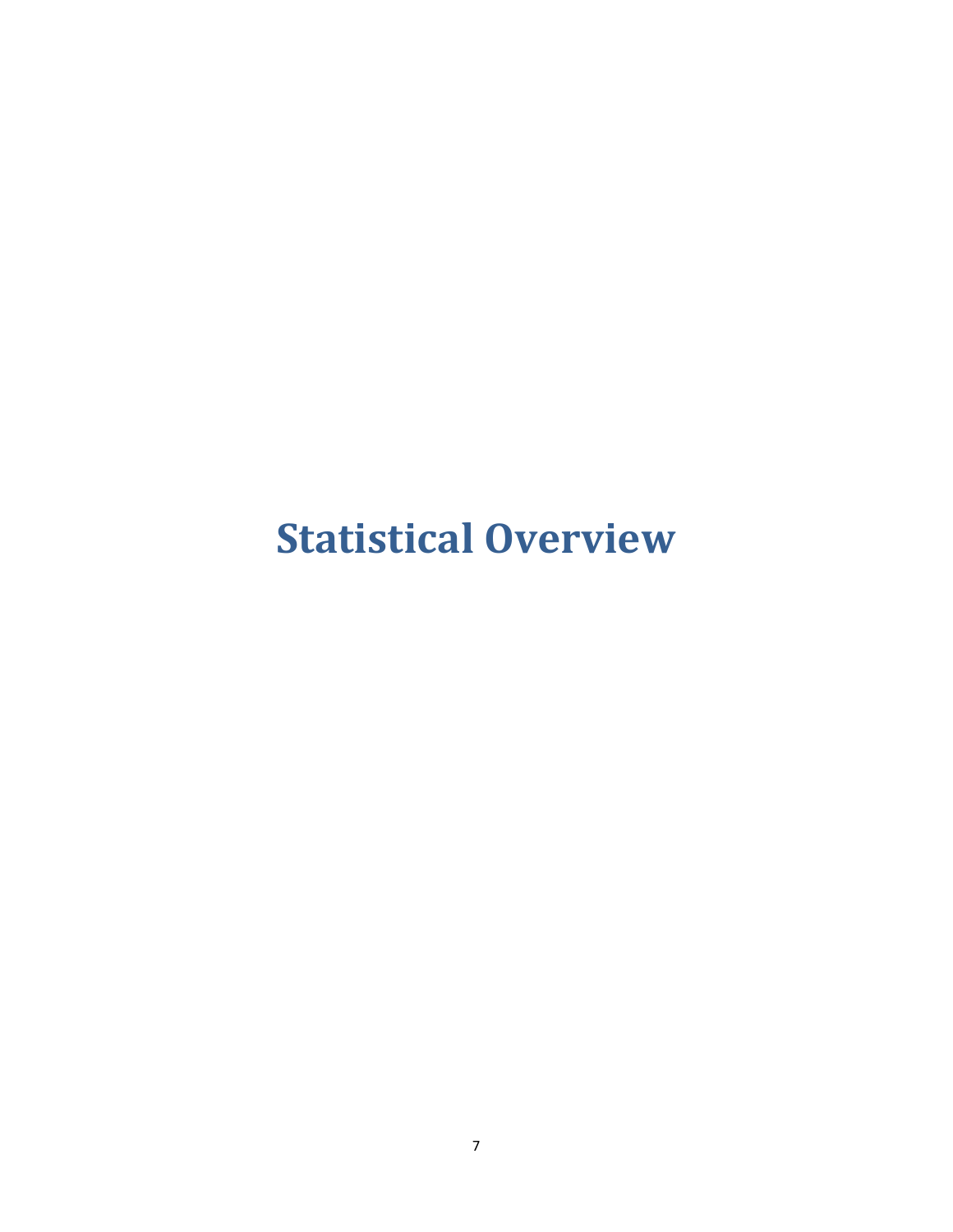#### $2.1$ **Survey of Comparable Canadian Hotlines**

• We looked at the operations of the fraud and waste hotlines in the following five major Canadian cities: Toronto, Calgary, Ottawa, Edmonton and Montreal. Comparable information on those hotlines is presented in the following pages. In some cases comparable metrics could not be obtained, resulting in that specific jurisdiction not being included in the information presented.

|                                                            | Winnipeg                       | Toronto                                                      | Calgary                        | Ottawa                         | Edmonton                       | <b>Montreal</b>                                 |
|------------------------------------------------------------|--------------------------------|--------------------------------------------------------------|--------------------------------|--------------------------------|--------------------------------|-------------------------------------------------|
| Year hotline<br>implemented                                | 2012 <sup>1</sup>              | 2002                                                         | 2007                           | 2005                           | 2007                           | 2010                                            |
| <b>Service Delivery</b>                                    | Report intake is<br>outsourced | 100% Internal                                                | Report intake is<br>outsourced | Report intake is<br>outsourced | Report intake is<br>outsourced | Web-based<br>interface is<br>outsourced         |
|                                                            | Investigation is<br>internal   |                                                              | Investigation is<br>internal   | Investigation is<br>internal   | Investigation is<br>internal   | Call intake and<br>investigation is<br>internal |
| Hotline available<br>to Staff and/or<br>Public             | Staff and Public               | Staff and Public                                             | Staff and Public               | Staff and Public               | Staff Only                     | Staff and Public                                |
| Department that                                            | Audit                          | Auditor                                                      | Audit                          | Audit                          | Audit                          | City's Inspector                                |
| manages the<br>hotline                                     | Department                     | General's Office                                             | Department                     | Department                     | Department                     | General <sup>2</sup>                            |
| Number of staff<br>assigned to<br>management of<br>hotline | Approximately<br>$.5$ FTE      | 5 FTE hotline<br>staff and .5 FTE<br>administrative<br>staff | 2 Full Time<br>Position        | 1 Full Time<br>Position        | Approximately<br>.74 FTE       | 1 Full Time<br>Position                         |

Note 1: The Hotline commenced operations on April 30, 2012 and in July 2013 the Hotline was expanded to include accessibility to citizens of the City of Winnipeg.

Note 2: From 2010-2014 management of the hotline was the responsibility of the City's Comptroller General who is not independent of administration. In 2014 the operation of the hotline became the responsibility of the City's Inspector General.

#### $2.2$ **Activity Statistics**

#### $2.2.1$ **Total Reports**

♦ Prior to the Hotline commencing operation in April 2012, only three reports had been submitted anonymously to the City Auditor. Since the implementation of the Fraud and Waste Hotline, seventy-five reports have been received

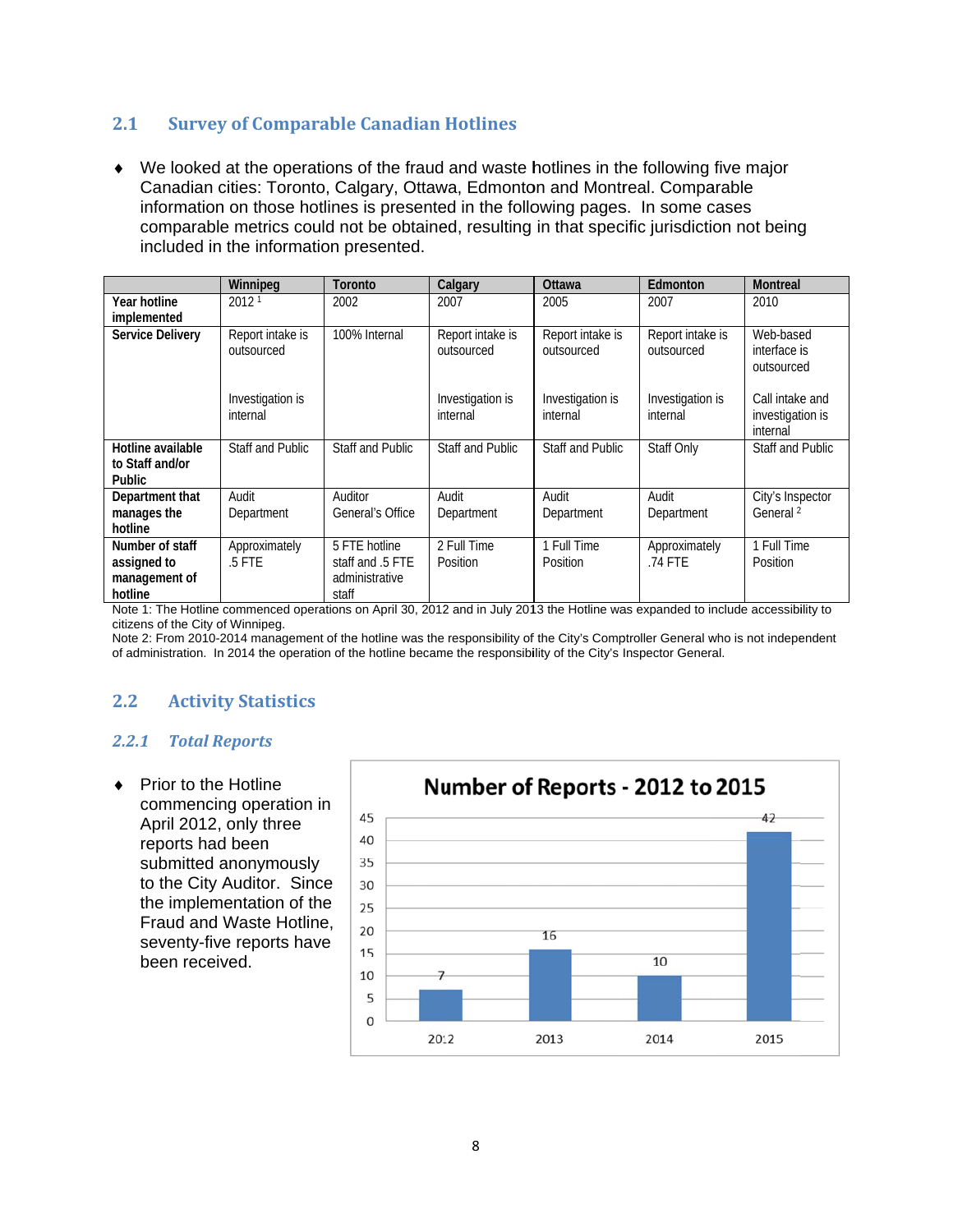• The number of reports received in other cities is illustrated below. Winnipeg has experienced the lowest level of call activity suggesting there are opportunities to enhance awareness of the availability of the Hotline.



If Winnipeg's report volume trend mirrors the experiences of other jurisdictions, one would ٠ expect the report volume in future years to remain comparable with the 42 reports in 2015.

#### **2.2.2 Source of Reports**

- ◆ Reports to a hotline are typically received via a toll free number which offers the option of leaving a voicemail or talking with a live agent. In addition, web-based submission forms are also available. Since the implementation of Winnipeg's Hotline, there have also been reports submitted directly to the Audit Department either through the Audit Department's General Line, to the City Auditor directly, or forwarded from the Office of the Auditor General of Manitoba.
- Between 2012 and 2015, 36% of reports were submitted anonymously through an online form and 45% were received through live agents.
- $\bullet$  In other jurisdictions, more reports typically come through webbased forms. The second most common source of reports is

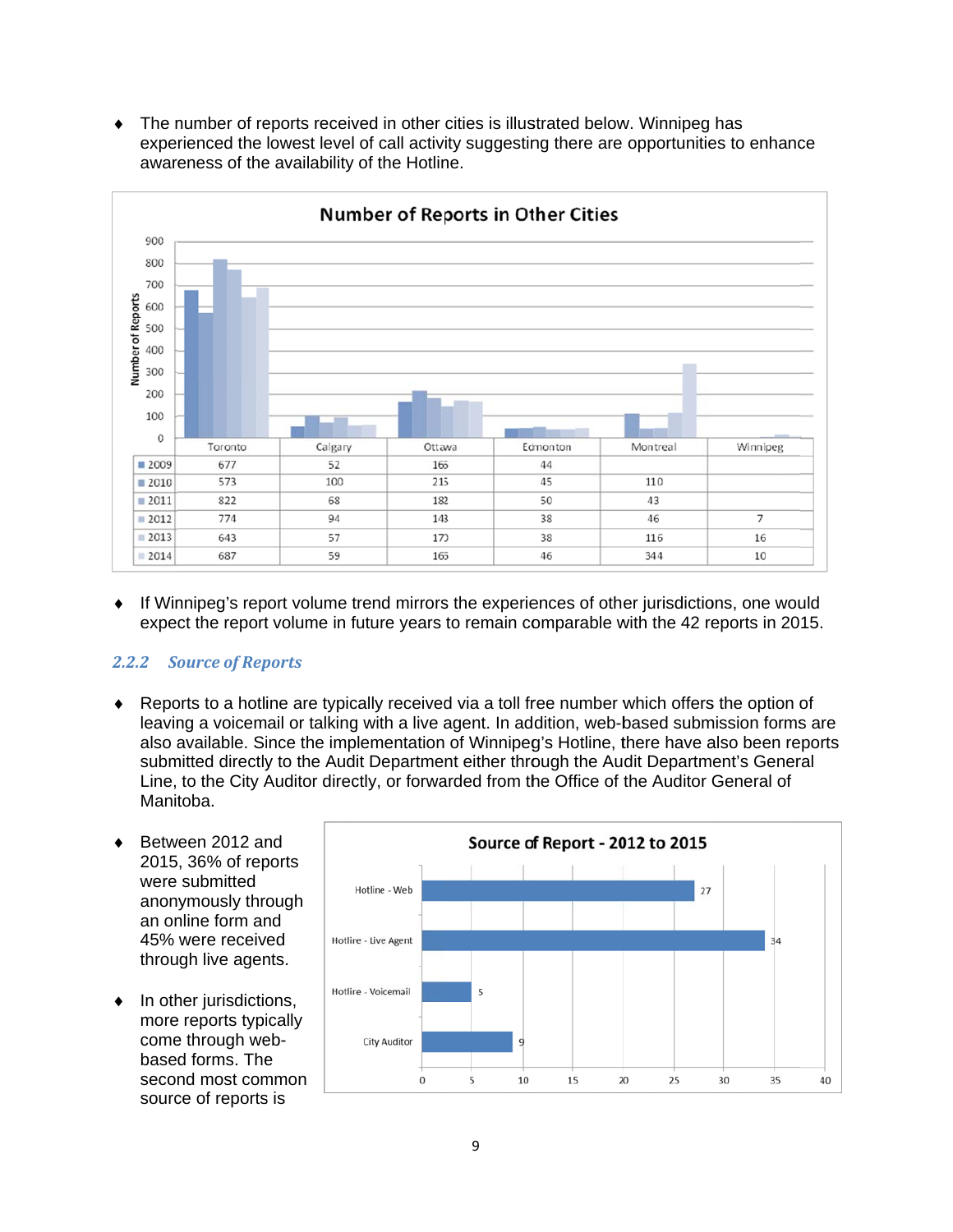through telephone calls to live agents. Voicemail was a rarely used form of submitting report information. We observed from our jurisdictional survey that Edmonton is the only other city besides Winnipeg to identify receiving reports through voicemail.



• Maintaining multiple report submission options is preferred to allow individuals to submit information to the Hotline conveniently and through a process they find suitable.

#### **Number of Reports by Citizens and City Employees**  $2.2.3$

• It is important to note that the submission of reports is completely anonymous. The principle of anonymity is a critical principle regardless of whether a jurisdiction manages the report intake process internally or outsources that feature. Voice caller ID or IP addresses are not tracked to support that condition of anonymity. When a report is submitted a caller is

requested to identify their relationship to the entity (employee or citizen); however there is no ability to verify this selfdisclosure and as a result the integrity of this data set is unknown.

 $\bullet$  The majority of reports submitted to Winnipeg's Hotline are from citizens. City of Winnipeg citizens have been

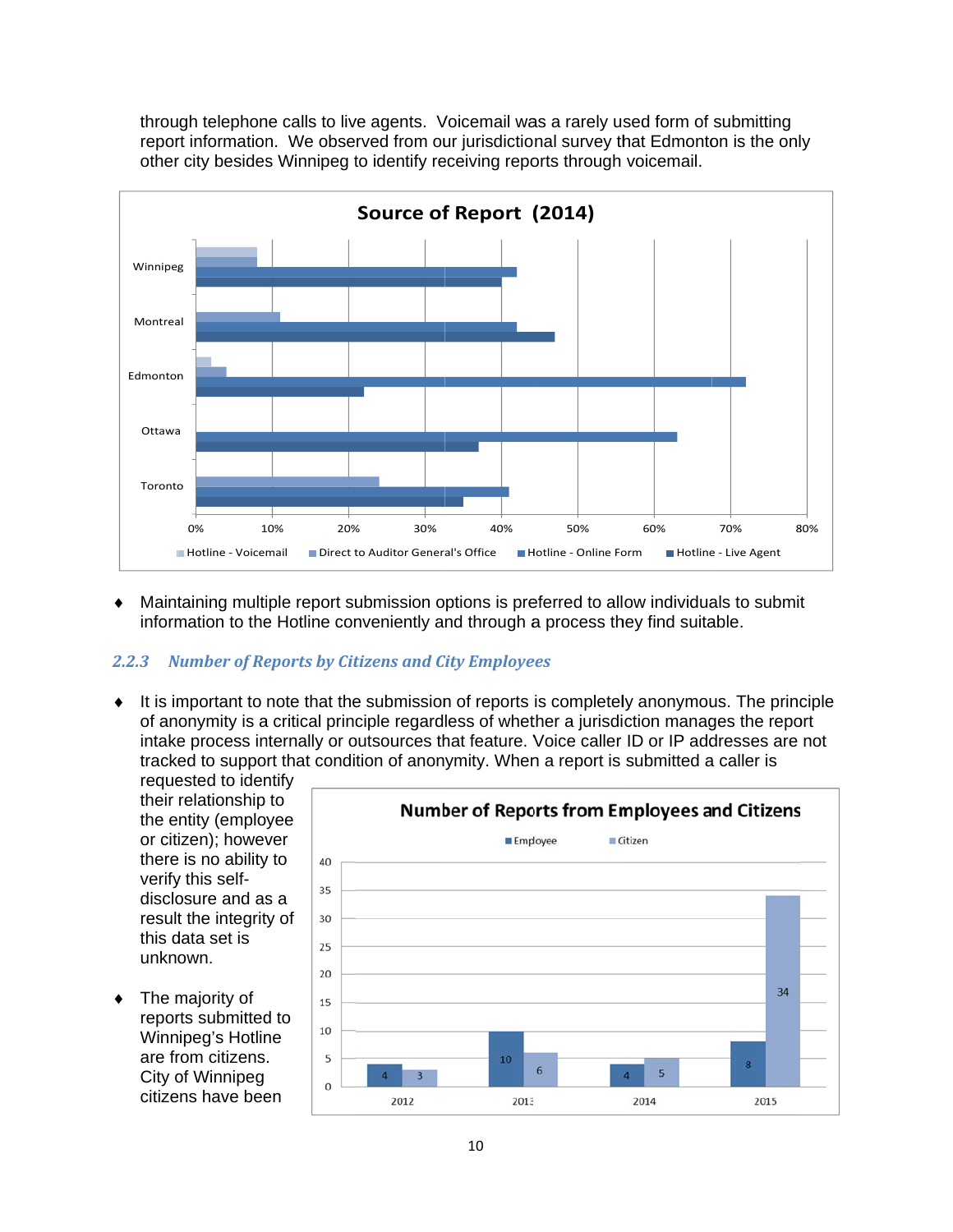

 $\bullet$  In 2014, the percentage of reports received from Winnipeg citizens declined slightly to 55%. Both Montreal and Ottawa report receiving a higher percentage of reports from citizens. There is no preferred distribution of reports between citizens and staff. The volume of reports received from individuals who identified themselves as a citizen does demonstrate the value in maintaining the citizen access feature to the Hotline.

#### **2.2.4 Substantiation Rates**

- The ability to substantiate Hotline reports provides the organization with the following benefits:
	- o deterrence of fraud and wrongdoing by increasing the visibility of detection;
	- promotion of ethical conduct that in turn strengthens integrity at the City;  $\circ$
	- generation of improvements in internal controls, policies and procedures;  $\circ$
	- mitigations of misuse of City resources; and  $\circ$
	- supply of data to identify trends and address risks.  $\circ$
- Of the 75 reports received from 2012 through to 2015 a total of 13, representing 17%, have been substantiated through an investigation and ultimately resulted in changes such as

*improvements* to internal controls. suspension of staff, changes to department processes, and termination of contractor's staff. As of December 31. 2015, a total of eight reports remained open.

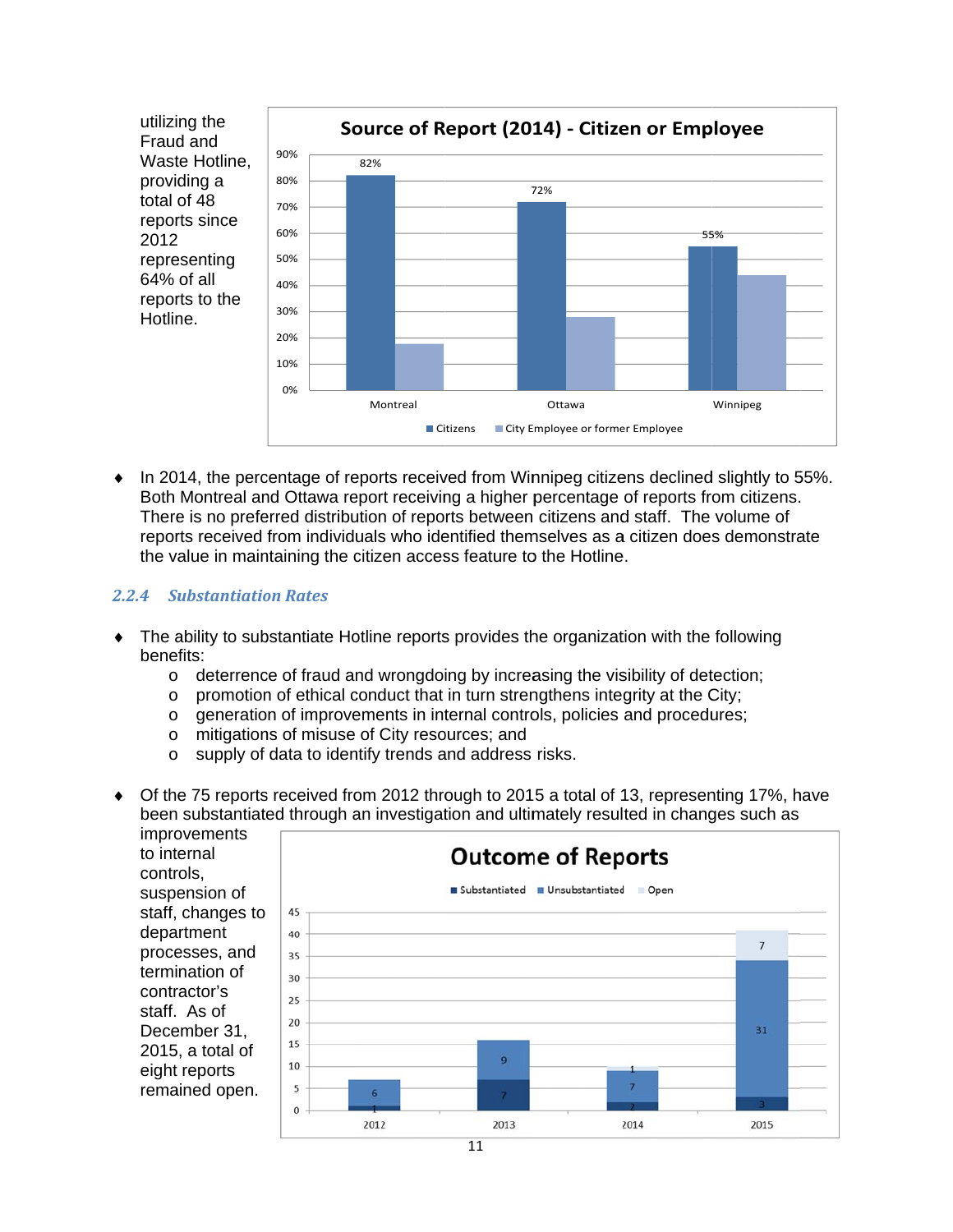

• In all jurisdictions surveyed, the percentage of reports that were substantiated and where action was taken was around 20% of all reports received by the Hotline.

• Winnipeg's overall substantiation rate of 22% in 2014 is similar to the rate experienced in other jurisdictions. The investment of time to investigate reports that are ultimately unsubstantiated should not be viewed as a wasted resource. As stated elsewhere in this report, hotlines provide value by contributing to the overall control and ethical environment of an organization.

#### $2.3$ **Costs of Report Intake Process of Hotlines**

• Costs can be separated into two main components: report intake and investigation. The costs associated with the report intake component would comprise website development and hosting to accept online reports, maintaining a toll-free telephone number and the availability of a live agent (or voicemail) to document reports from callers. These services may be provided by internal staff or contracted out.

|                                                 | Winnipeg                | Toronto          | Calgary                 | Ottawa           | Fdmonton <sup>1</sup>   | <b>Montreal</b>         |
|-------------------------------------------------|-------------------------|------------------|-------------------------|------------------|-------------------------|-------------------------|
| Report Intake                                   | <b>Fully Outsourced</b> | 100% Internal    | <b>Fully Outsourced</b> | Partial          | <b>Fully Outsourced</b> | Partial                 |
|                                                 |                         |                  |                         | Outsource        |                         | Outsource               |
| Hotline available<br>to Staff and/or<br>Public  | Staff and Public        | Staff and Public | Staff and Public        | Staff and Public | <b>Staff Only</b>       | <b>Staff and Public</b> |
| <b>Estimated Annual</b><br><b>External Cost</b> | \$51,000                | Not Applicable   | \$55,000                | \$8,000          | \$25,000                | \$8,000                 |

Note 1 – Both Calgary and Edmonton contract with the same third party vendor as Winnipeg. Cost is based on number of staff and citizens allowing for a reasonable estimation.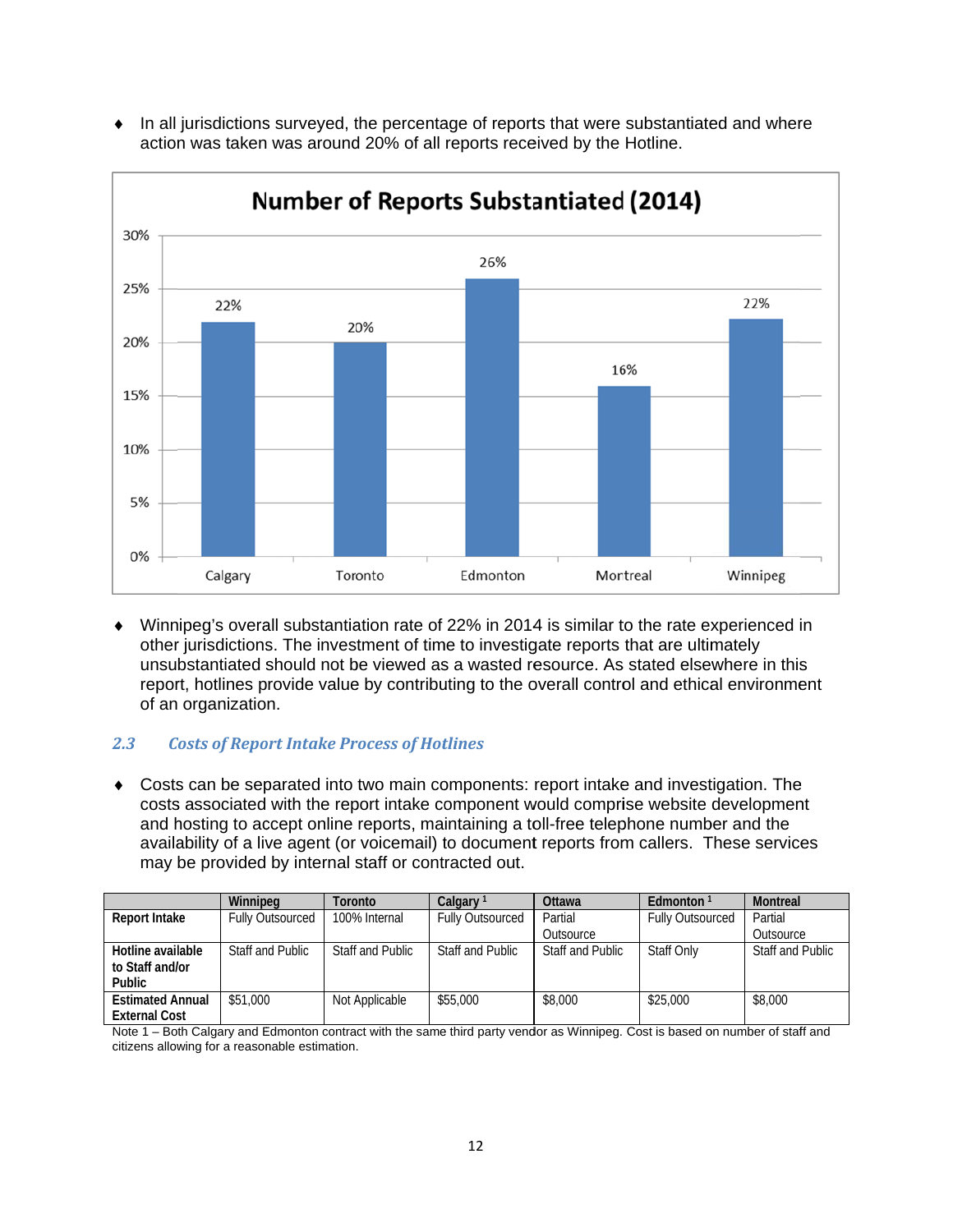- Winnipeg, Calgary and Edmonton fully outsource the report intake process to a third party vendor. Ottawa's Fraud and Waste Hotline website was developed and is operated by an independent firm. Telephone calls to the 1-800 Fraud and Waste Hotline numbers in these cities are received by a different external service provider call centre and reports are passed on to the City of Ottawa's Auditor General. The City of Montreal, prior to 2014, had fully contracted out the report intake process. Montreal now contracts with an external service provider for the web-based application only. Incoming calls to the hotline are received by staff in the Auditor General's Office. Telephone calls to the hotline are received during business hours from 8:30 a.m. to 4:30 p.m. and the option of leaving a voicemail is available after 4:30 p.m.
- The costs associated with the investigative component would primarily include internal staff time to review reports and conduct investigations where warranted. On occasion some aspects of a specific investigation may be contracted out where specialty expertise is required. All surveyed jurisdictions conduct the investigative work with internal staff. As such, any cost difference between jurisdictions for this component will relate primarily to report volumes.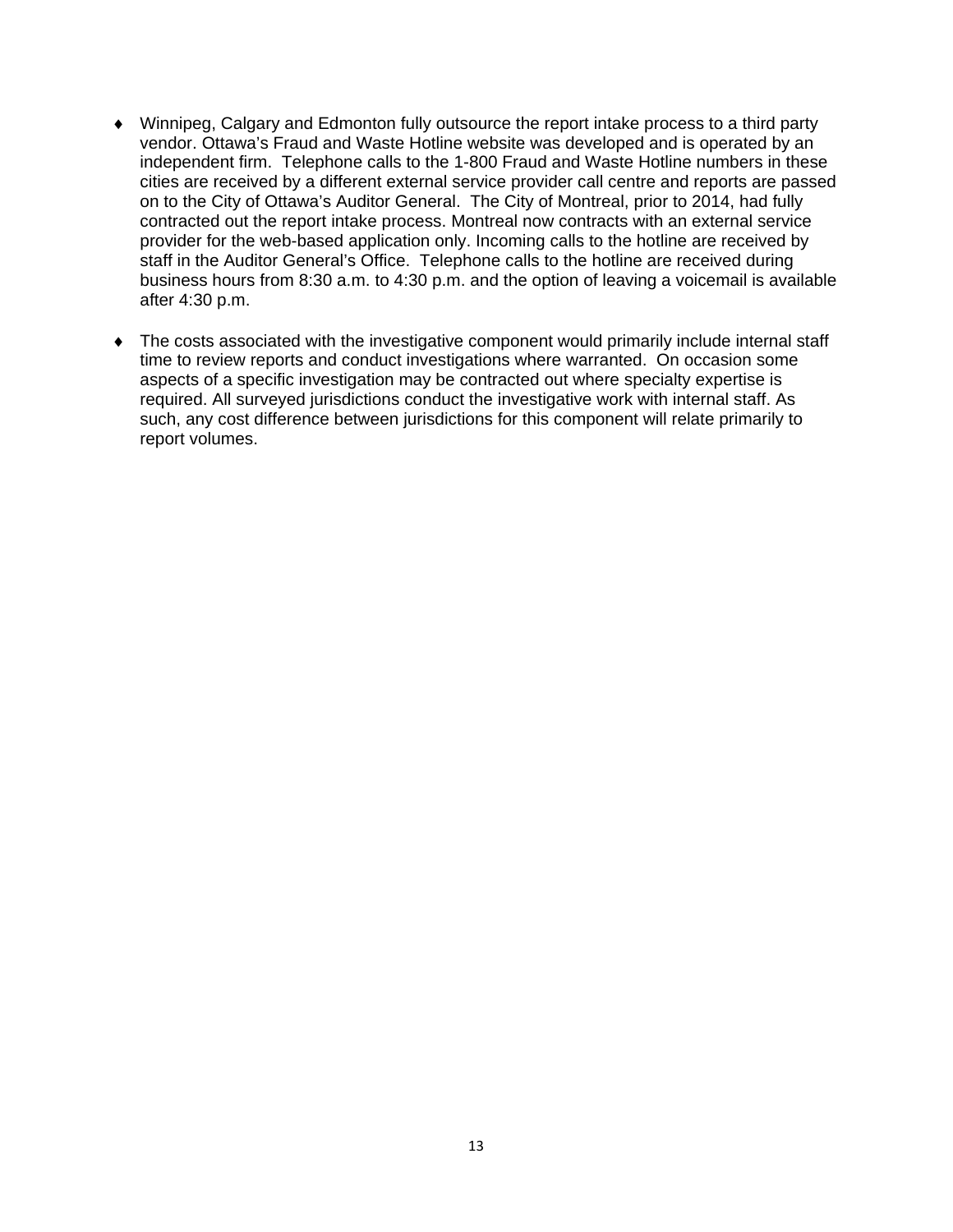## **Operational Evaluation**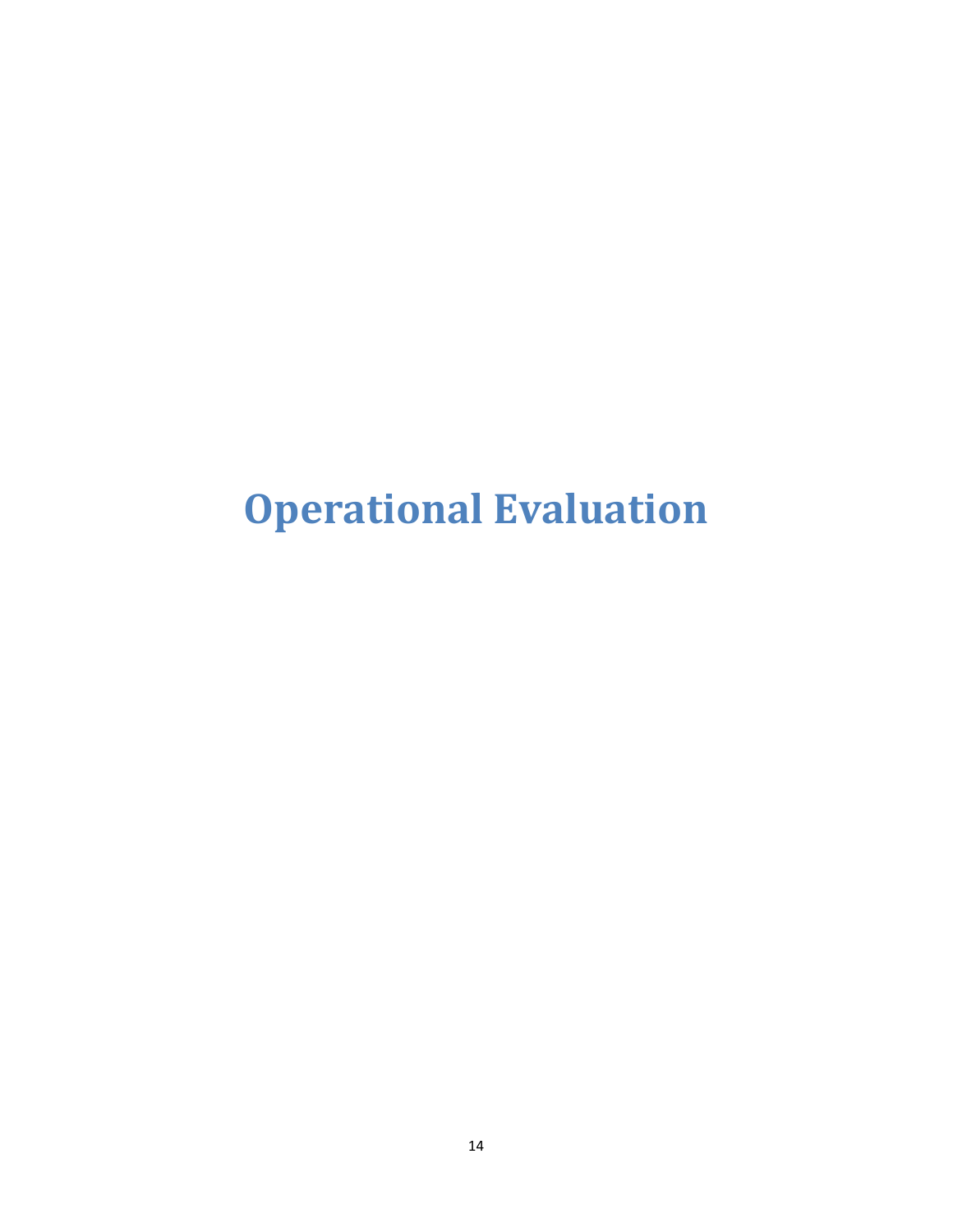#### **3.1 Communication of Hotline**

#### **Issue**

 $\bullet$  Is the availability of the Hotline properly communicated to enable it to serve as a preventative mechanism?

#### **Analysis**

- When the City of Winnipeg Fraud and Waste Hotline was first established, it was made available to City of Winnipeg employees only. Access was originally restricted to employees to allow for the assessment of investigative procedures and to gauge the report volume. At that time, the launch of the Hotline was communicated via posters and brochures which were distributed to all departments. A City-wide email was sent out advising of the launch of the Hotline and how to submit a report to the Hotline.
- *Administrative Standard No. HR-008: City of Winnipeg Fraud, Theft, Misappropriation or Related Irregularities* was updated in March of 2012 to include reference to the Fraud and Waste Hotline and to detail the investigation processes. Awareness of the Fraud and Waste Hotline is promoted through the Administrative Standard, and is also promoted through the City's Employee Orientation process.
- The Fraud and Waste Hotline was expanded to receive reports from the public in July 2013. The home page of the City of Winnipeg website was updated to communicate the availability of the Hotline.
- An annual report summarizing the activity of the Fraud and Waste Hotline is communicated to Council. The report is a public document.
- In 2015, an email was sent to all City of Winnipeg staff with a reminder about the Fraud and Waste Hotline and about the methods to report any instances of fraud or waste. As well, posters were updated and distributed to all departments for placement both in hightraffic staff areas and in public locations.
- Information on the Hotline and reporting options is available on both the intranet and internet.
- In our research on other jurisdictions, we observed similar methods used to communicate Fraud and Waste Hotline Programs to employees, as well as other methods. Alternative methods used to promote awareness included:
	- $\circ$  inserting pamphlets into any mail sent out to City employees and citizens,
	- o issuing posters through the unions which represent the City employees, and
	- o sending out emails on an annual basis.

#### **CONCLUSION**

The communication methods used to promote awareness of the Hotline are similar to other Canadian jurisdictions. Recognizing the opportunity for continuous improvement, the Audit Department will investigate new process to communicate the availability of the Hotline. These will include identifying opportunities to include Hotline information in any mail sent out to citizens and to evaluate opportunities to provide information packages to the various unions which represent city employees. The Audit Department will also continue to issue City-wide emails on an annual basis to remind staff of the availability of the Hotline.

| <b>RISK AREA</b>  | <b>Business Process</b>                                                          | ASSESSMENT Medium |  |  |
|-------------------|----------------------------------------------------------------------------------|-------------------|--|--|
| <b>BASIS OF</b>   | Enhanced communication will ensure staff and citizens are aware of the           |                   |  |  |
| <b>ASSESSMENT</b> | availability of a Hotline to report instances of fraud and waste and support the |                   |  |  |
|                   | objective to act as a deterrent and preventative tool to mitigate the risks      |                   |  |  |
|                   | related to fraud and waste within the organization.                              |                   |  |  |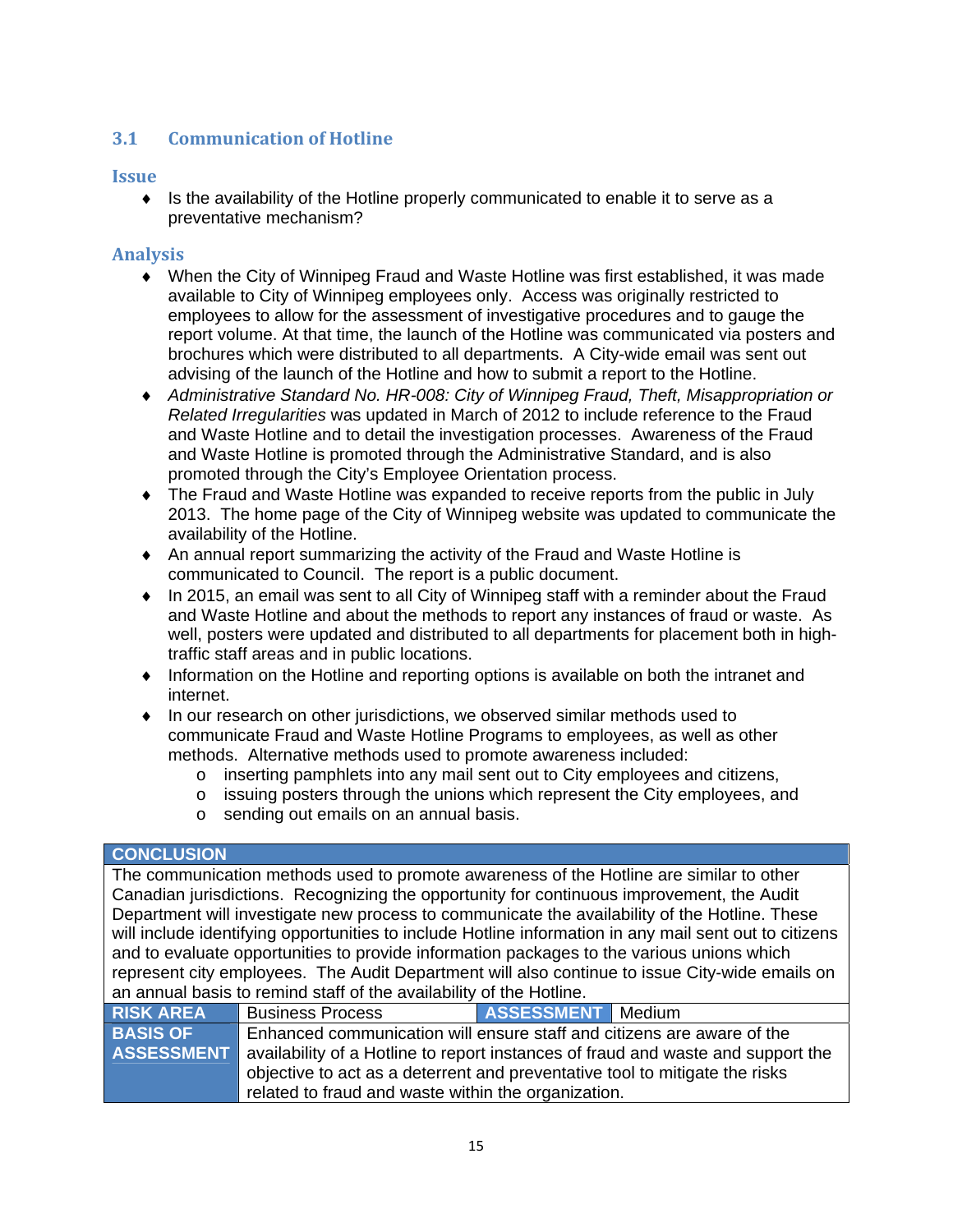#### **3.2 Effectiveness of Hotline**

#### **Issue**

 Has the Hotline been effective at identifying potential unethical behaviour and protecting City property, resources and information?

#### **Analysis**

- The number of reports has increased from 16 in the first full year (2013) of operation to 42 reports in 2015.
- The majority of reports are from individuals who self-identify as citizens, representing 64% of all reports to the Hotline. This indicates that there is awareness of the Hotline outside of the City organization. Other jurisdictions do report that they receive a higher percentage of reports from citizens (82% in Montreal, 72% in Ottawa).
- The substantiation rate experienced in Winnipeg of 22% in 2014 and 17% since inception is similar to other jurisdictions.
- Examples of impacts from the investigations that have been substantiated include:
	- o Enhanced cash handling controls to improve physical security as well as the security surveillance of specific cash handling areas.
	- o Mitigated future potential losses by identifying employee abuse of the auto allowance process.
	- o Strengthened controls in accounts receivable collection processes.
	- $\circ$  Identification of opportunities to streamline the performance of an internal administrative function.
	- o Disciplinary action including suspension and termination of contractor's staff.
	- o Revised departmental recruitment process to ensure a fair, open and transparent process is available to all potential applicants.
	- o Expanded management monitoring and use of exceptions reporting to verify compliance with a specific internal authority.
- $\bullet$  Inappropriate actions that have been prevented by operating the Hotline are not easily identified or quantified.

#### **CONCLUSION**

The Hotline has received substantiated reports that did identify unethical behaviour. This illustrates the Hotline is contributing to the protection of City property, resources and information.

The anonymity of the Hotline further contributes to the City's control environment by acting as a preventative measure by also deterring unethical behaviour. The exact benefits derived from the preventative aspect of the Hotline cannot be easily identified or quantified.

| <b>RISK AREA</b> | <b>Business Process</b>                                                                                                                 | ASSESSMENT Medium |  |  |
|------------------|-----------------------------------------------------------------------------------------------------------------------------------------|-------------------|--|--|
| <b>BASIS OF</b>  | A Hotline process plays an important role in an organization's control and<br><b>ASSESSMENT</b> ethical environment of an organization. |                   |  |  |
|                  |                                                                                                                                         |                   |  |  |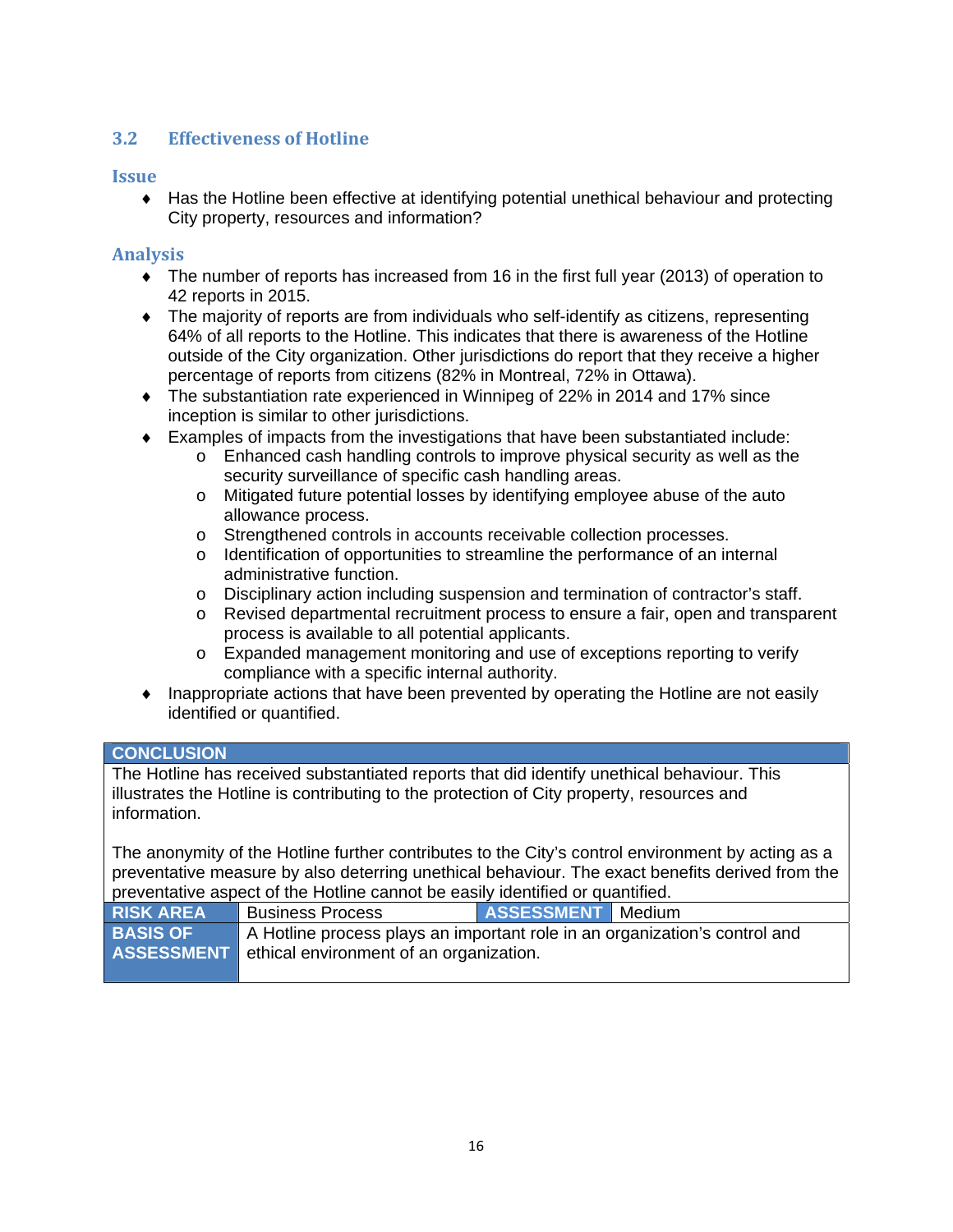#### **3.3 Cost Efficiency of Hotline**

#### **Issue**

Are there opportunities to improve the cost efficiency of the Hotline operations?

#### **Analysis**

- Currently the Audit Department contracts with a third party vendor to provide report intake and a database management software system. The cost for these services is slightly in excess of \$50,000 annually. The contract with the current service provider will expire in March 2017.
- The City's Campus Applications Support Unit of the Corporate Support Services Department could develop a web application to support the operations of the Fraud and Waste Hotline. The approximate costs with the ongoing hosting of the infrastructure, and maintenance and support of the application, would be approximately \$8,000 annually.
- The Audit Department would operate the same 1-800 number that is in place presently, and Audit staff would perform the call intake part of the process. Based on current call volumes, an estimated internal cost would be approximately \$5,000. Note this is not a net new cost, but is the expected time for existing staff to be diverted from their regular assignments to answer telephone calls or transcribe voicemails.
- Several other factors aside from cost must also be considered when evaluating the cost efficiency of the current process. Those factors, including cost, are identified and summarized in the table below and discussed in detail in the following sections:

| Factor                                     | <b>Internal Service Delivery</b> | <b>Contracted Service Delivery</b> |
|--------------------------------------------|----------------------------------|------------------------------------|
| <b>Estimated costs</b>                     | \$8,000                          | \$50,000 1                         |
| Database security with access limited to   | Yes                              | Yes                                |
| <b>Audit Department Staff</b>              |                                  |                                    |
| Report intake hours – access to live agent | $8:30 - 4:30$ , Monday to Friday | 24/7                               |
| Access to bilingual live agent             | N <sub>0</sub>                   | Yes                                |
| Ability to communicate with anonymous      | Yes                              | Yes                                |
| reporter                                   |                                  |                                    |
| Custom reporting                           | Yes                              | <b>Yes</b>                         |
| Independence – trust in the system         | Perceived lack of independence   | Full independence                  |

Note 1 – Future cost increases are based on growth in FTEs and Winnipeg's population.

#### *Database Security*

- Currently, all reports are housed in an external database maintained by the contractor and are only accessible by Audit Department staff that have proper access privileges.
- An internal database system would also include appropriate access restrictions, system access would be limited to Audit Department staff and an audit log would track all system access by identifying the user ID along with a date and time stamp.
- The security of the database management software system would be the same whether maintained by an external contractor or by City staff.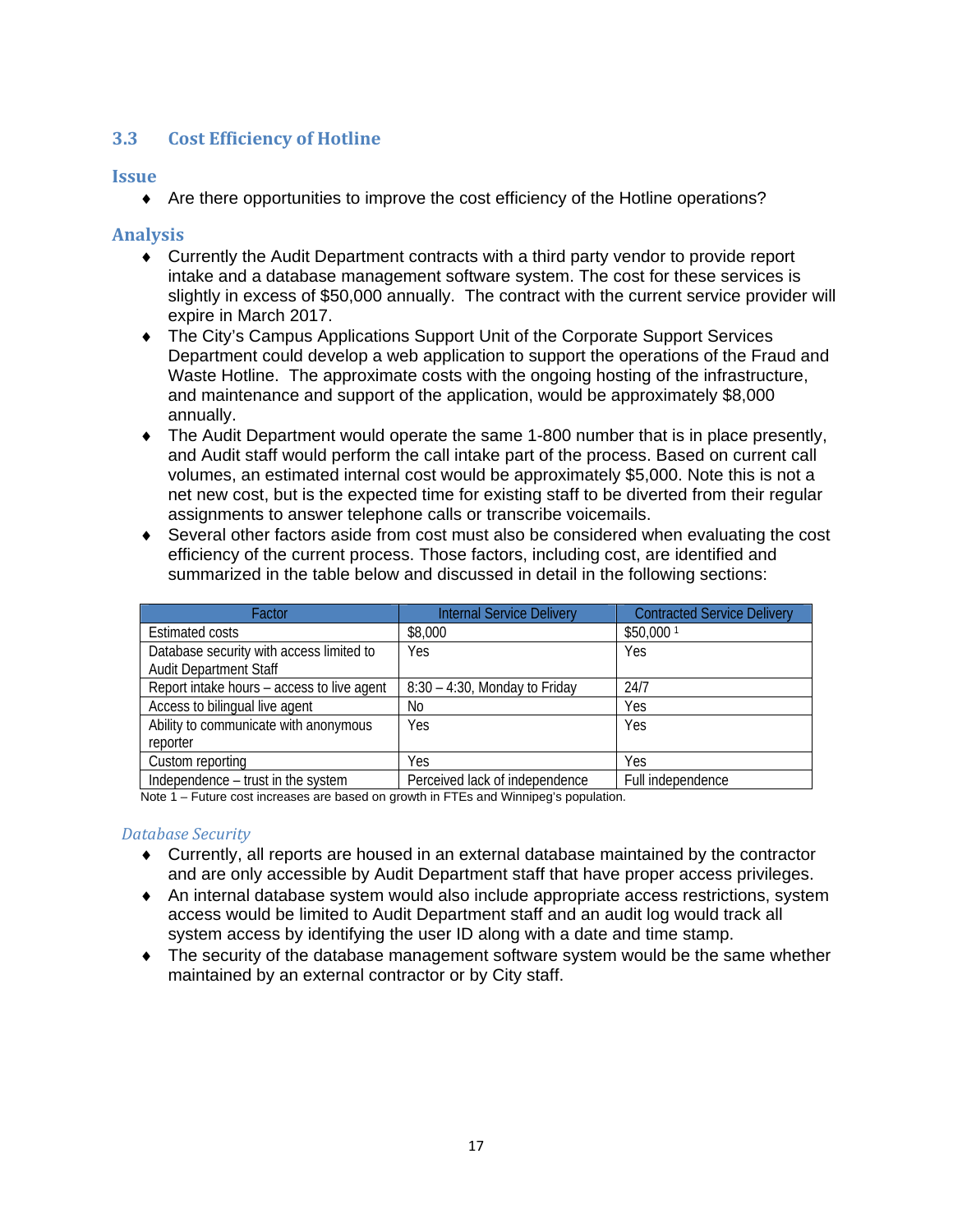#### *Report Intake Hours and Bilingual Service*

- Currently, live agents are available 24 hours a day, seven days a week to handle reports. Service is also available in French.
- A specially trained Audit Department staff member would be available to answer and document reports between 8:30 AM and 4:30 PM Monday to Friday. After hours and weekend reporters would be directed to voicemail, the call would be transcribed by Audit staff the next business day.
- Between 2012 and 2015, the City of Winnipeg received 45% of reports through a live agent and 6% through voicemail.
- Research has indicated that the information obtained from a caller is more complete when there is someone to ask them the "who, what, where and why" information. There may also be some percentage of callers who discontinue the call if a live-agent is unavailable and they are directed to voicemail. The inability to contact a live agent 24/7 or to report in French would be viewed as a decrease in the level of service.

#### *Ability to Communicate With Anonymous Reporters*

- The current system, either web-based or via live agent, provides reporters with a case ID number and password which they can use to intermittently check on the status of their report. This functionality also provides the ability for the Audit Department to pose additional questions to a reporter to obtain further necessary information. This functionality does not exist for reports provided via voicemail.
- The same functionality for web-based or live agent reports would be maintained with the development of an internal report intake and a database management software system.

#### **System** Reporting

- Currently the external system allows the Audit Department to create a number of reports for internal use, which include: report category, method reported, date submitted, priority, report status, date reviewed on, last updated on, date report closed.
- This functionality would remain the same with the development of an internal database management system.

#### *Independence ‐ Ensuring Employees and Citizens Trust the System*

- The effectiveness of the Hotline is dependent upon ensuring that City of Winnipeg staff and the public feel comfortable making anonymous reports. It is important that employees and citizens trust the system that is in place to be secure, independent and anonymous. The perception of anonymity and trust in the Hotline system is imperative when soliciting reports on unethical and illegal activity. Any discussion on cost efficiency must include potential impacts on effectiveness.
- A fully outsourced report intake and database management system provides a distinct separation between the City organization and the third party vendor. This eliminates the perception that the Hotline system may not be fully independent of the City organization.
- The investigative aspect of the Hotline reports has been and will remain the responsibility of the Audit Department.
- Transferring the report intake aspect to Audit Department staff would maintain the independence of that process, but some potential callers may be hesitant to make a report to a City administered system.
- Transferring the maintenance of the database to City staff could also have an impact on the perceived independence of the Hotline. This perception of a lack of independence might be mitigated by re-affirming the Audit Department's position in organization and database security measures, but it may still have some impact on report volumes.